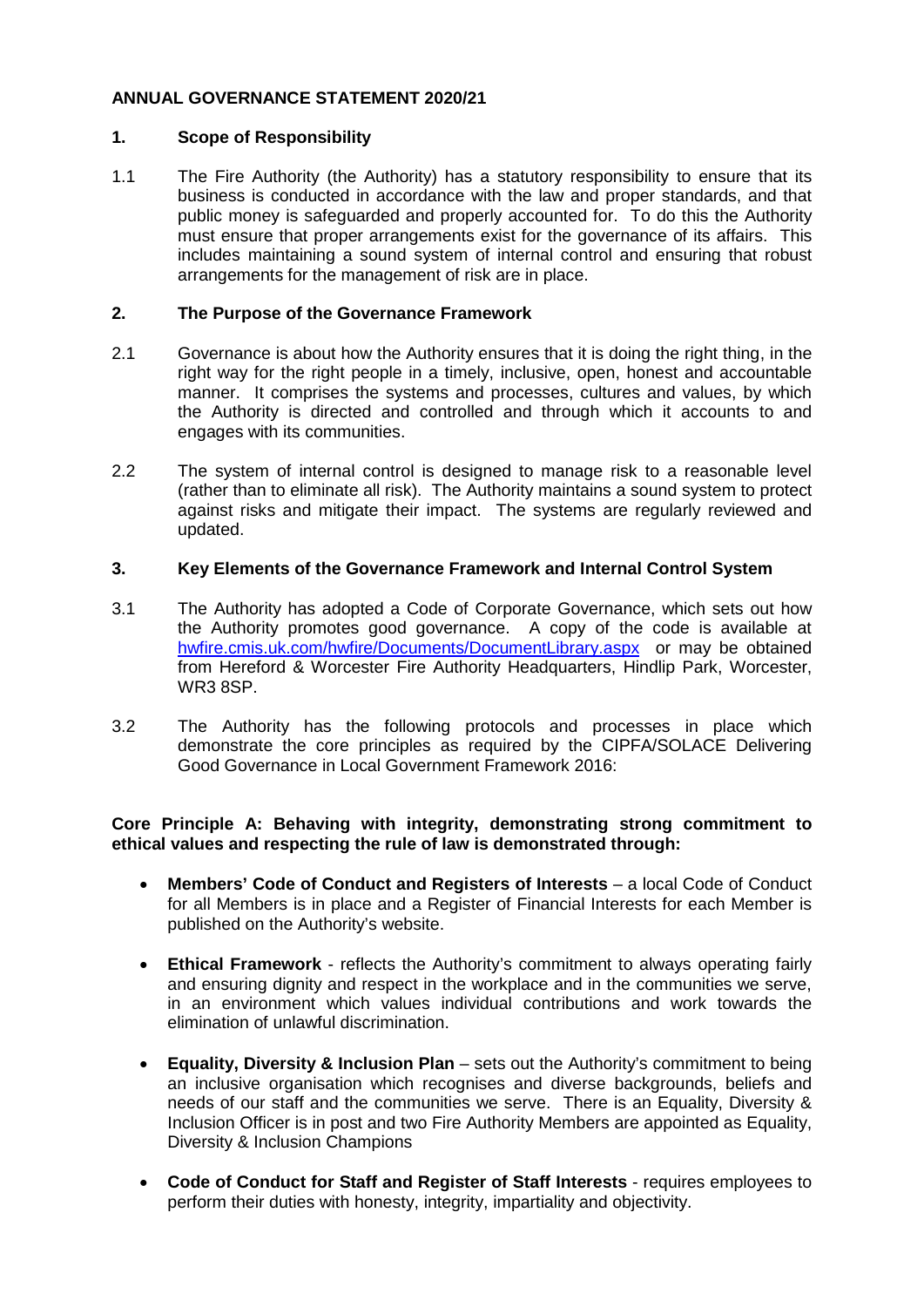- **Whistleblowing Policy** in place for receiving and investigating complaints from staff and/or contractors.
- **Complaints Systems** in place for receiving and investigating complaints from the public. A procedure is also in place for complaints relating to alleged breaches of the Code of Conduct by Members.
- **Anti-Fraud, Bribery and Corruption Policy** the Authority has a zero tolerance approach to fraud, bribery and corruption, whether it is attempted from inside or outside the organisation.
- **Monitoring Officer** provides advice on the scope of the powers and responsibilities of the Authority. The Monitoring Officer has a statutory duty to ensure lawfulness and fairness of decision making and also to receive allegations of breaches of the Code of Conduct by Authority Members. The Head of Legal Services acts as the Authority's Monitoring Officer and is governed by the professional standards set by the Solicitors' Regulation Authority.

## **Core Principle B: Ensuring openness and comprehensive stakeholder engagement demonstrated through:**

- **Public Participation at Authority meetings** members of the public can raise any topic at full Authority meetings as long as it is relevant to the duties and power of the Fire Authority. This is still the case with regards to meetings held virtually during the Covid-19 pandemic. All Authority meetings are streamed live on Youtube.
- **Public Consultation** public consultation on the draft Community Risk Management Plan 2021-25 took place between 6 July 2020 and 25 September 2020. This included public focus groups and an on-line questionnaire sent to key stakeholders, including councillors, parish and town councils, libraries, housing associations and trusts, voluntary organisations, faith and community groups, as well as other fire and rescue services, emergency services and representative bodies.
- **Internal engagement** the Authority is committed to ensuring effective engagement with its staff. In additional to consultation and negotiation with recognised trade union bodies, for example via the Joint Consultative Committee (JCC), staff groups such as the Organisational Development & Challenge Group, women@hwfire and provide forums for engagement with staff. The Authority has also appointed an Employee Engagement and Wellbeing Officer
- **Active engagement with partners** the Authority is represented on Local Strategic Partnerships, the Safer Roads Partnership and local Community Safety Partnerships. The Authority has also worked closely with West Mercia Police with regards to sharing buildings and assets and has set up a strategic alliance with Shropshire Fire and Rescue Service with a Strategic Alliance Plan 2018-2022 in place.

#### **Core Principle C: Defining outcomes in terms of sustainable economic, social and environmental benefits demonstrated through:**

- **Fire Authority Annual Report 2020/21** (Corporate Plan) incorporates the future outlook and objectives for the year.
- **Community Risk Management Plan 2021-2025 (CRMP)** sets out how we will deliver sustainable services for our communities.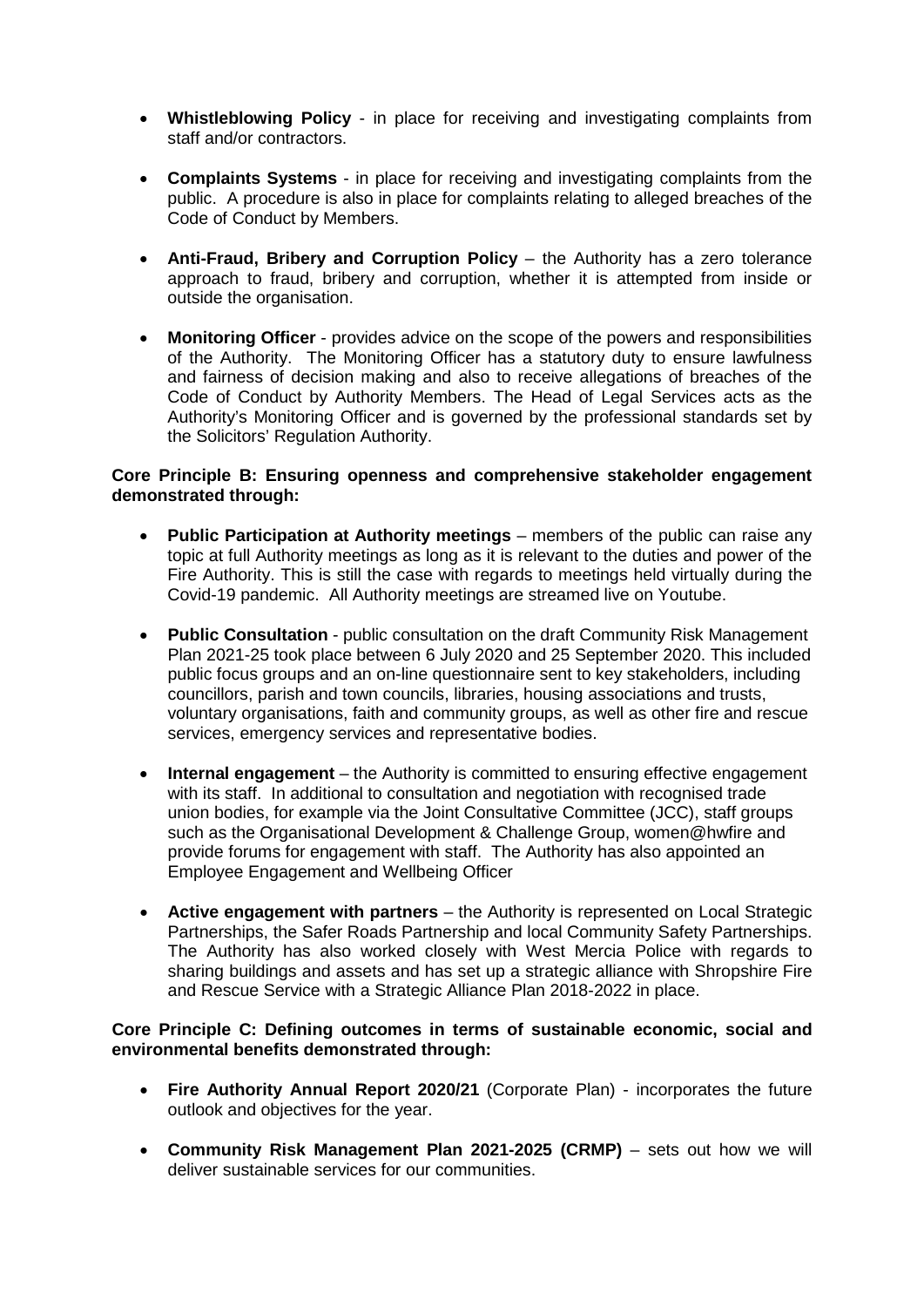- **Strategic Projects Programme –** a programme of major projects identified as being critical to the success of the organisation because they ensure its on-going resilience in the coming years. The projects in the programme include new fire stations, the roll out of vital new technology upgrades as part of national projects, and pivotal work with local partner organisations.
- **Fleet Strategy 2016-2021 –** provides a structured approach to vehicle management that ensures the Authority continues to provide and maintain an effective fleet of vehicles to ensure that staff can undertake their jobs effectively.
- **Property Strategy 2018-2023** to ensure premises are sustainable, safe and meet operational need
- **ICT Strategy 2017-2020 -** provides a comprehensive picture of how the Authority will use ICT to support the services it provides
- **Environmental Sustainability Plan 2021-2025** sets out how we will continue to improve the ways in which we use our resources to ensure the least harm to our environment

**Core Principle D: Determining the interventions necessary to optimise the achievement of the intended outcomes demonstrated through:**

- **Performance Management Framework** a comprehensive set of key performance indicators measures the quality of service for users. Performance is monitored on a quarterly basis by the Authority's Policy & Resources Committee and Senior Management Board to ensure that services are delivered in accordance with the Authority's objectives and best use of resources.
- **Medium Term Financial Plan -** sets out the resources needed to deliver services.
- **Strategic Risk Register** identifies controls to mitigate inherent identified risks and is monitored on an on-going basis with exception reporting to the Senior Management Board and to the Audit & Standards Committee.
- **Departmental Risk Registers** reviewed by managers on a quarterly basis.

#### **Core Principle E: Developing the entity's capacity, including the capability of its leadership and the individuals within it demonstrated through:**

- **Constitution** defines the roles and responsibilities of the Authority, Committees, Members and Officers and the protocols to be followed.
- **Fire Authority Members** all new Members are provided with an induction and information is available for all Members to further develop fire-specific knowledge during their tenure.
- **Senior Management Board (SMB) –** involves all Principal Officers and Assistant Directors in supporting the Chief Fire Officer to lead the Service.
- **People Strategy 2020 - 2022** sets out how the Authority is supporting its workforce to become more resilient and diverse, to develop their skills and maximise their wellbeing at work.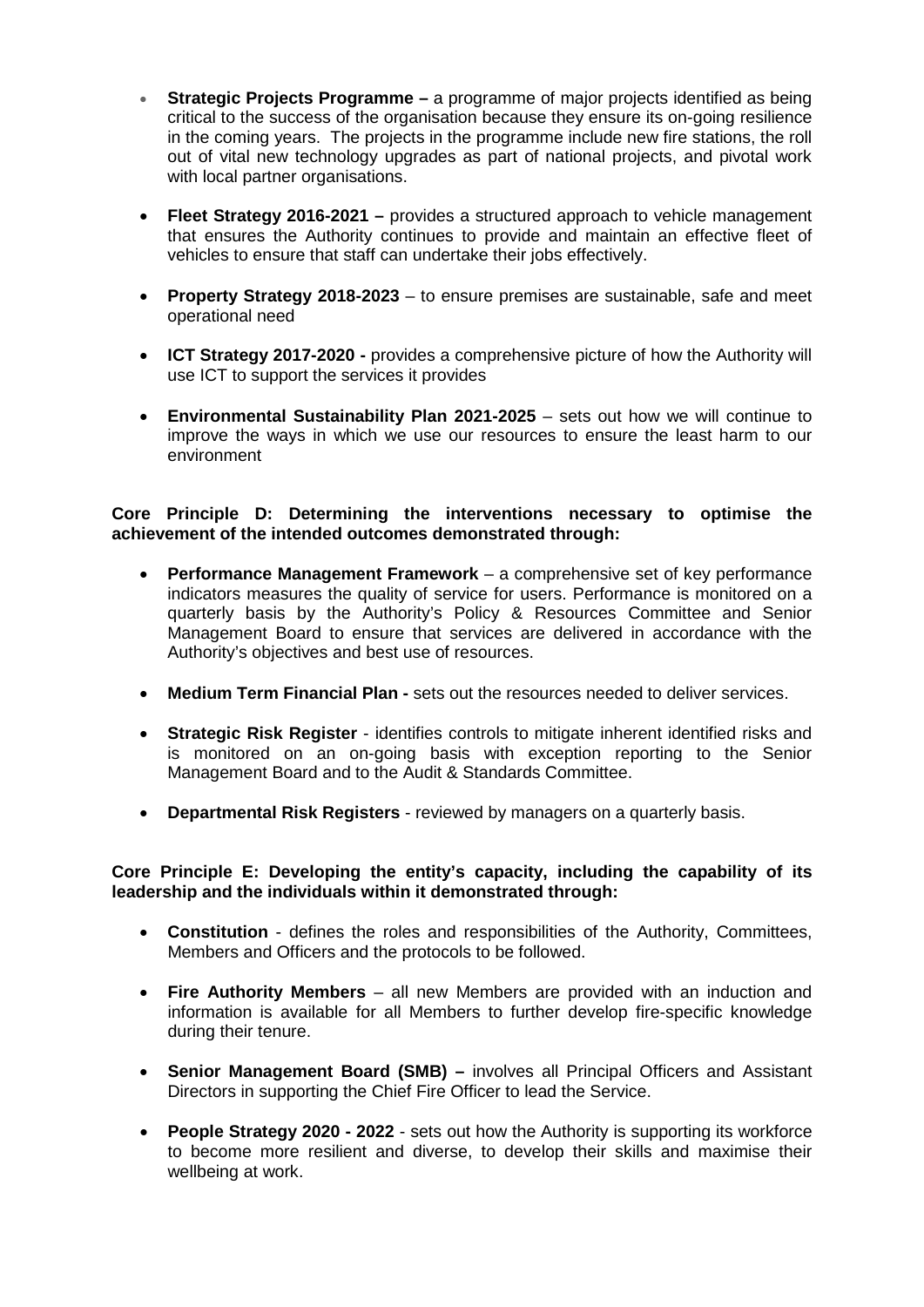• **Staff Development Process** – Individual Appraisals are in place for all staff to enable personal objectives to be set which contribute to the overall aims of the Authority. Competency training records and a course management system are also in place.

# **Core Principle F: Managing risks and performance through robust internal control and strong public financial management demonstrated through:**

- **Audit & Standards Committee** reviews arrangements for identifying and managing the Authority's business risks and the approval of policies in respect of the Authority's governance framework.
- **Chief Financial Officer (Treasurer)** ensures the sound administration of the financial affairs of the Authority, as required by the statutory duties associated with s.151 of the Local Government Act 1972, the Local Government Finance Act 1988 and the Accounts and Audit Regulations 2015. The Chief Financial Officer is also governed by professional standards set by CIPFA.
- **Risk Management Strategy** ensures that the Authority identifies strategic risks and applies the most cost effective control mechanisms to manage those risks.
- **Business Continuity Plans** these plans have been implemented during the Covid-19 pandemic to ensure the delivery of core functions.

## **Core Principle G: Implementing good practices in transparency, reporting and audit to deliver effective accountability demonstrated through:**

- **Transparency Information** published on the website in accordance with the Local Government Transparency Code to promote openness and accountability through reporting on local decision making, public spending and democratic processes.
- **Agendas, minutes and decisions** published on the website and includes the rationale and considerations on which decisions are based.
- **Internal Auditors** Worcestershire Internal Audit Shared Service Audit Team provides the internal audit function for the Authority and reports quarterly to the Audit & Standards Committee.
- **External Auditors**  Grant Thornton UK LLP provides the external audit services to the Authority and reports regularly to the Audit & Standards Committee.
- **Annual Assurance Statement** provides staff, partners and local communities with an assurance that the Authority is doing everything it can to keep them safe and that it is providing value for money.
- **Her Majesty's Inspectorate of Constabulary and Fire & Rescue Services –** provides an additional external perspective on the effectiveness and efficiency of services provided.